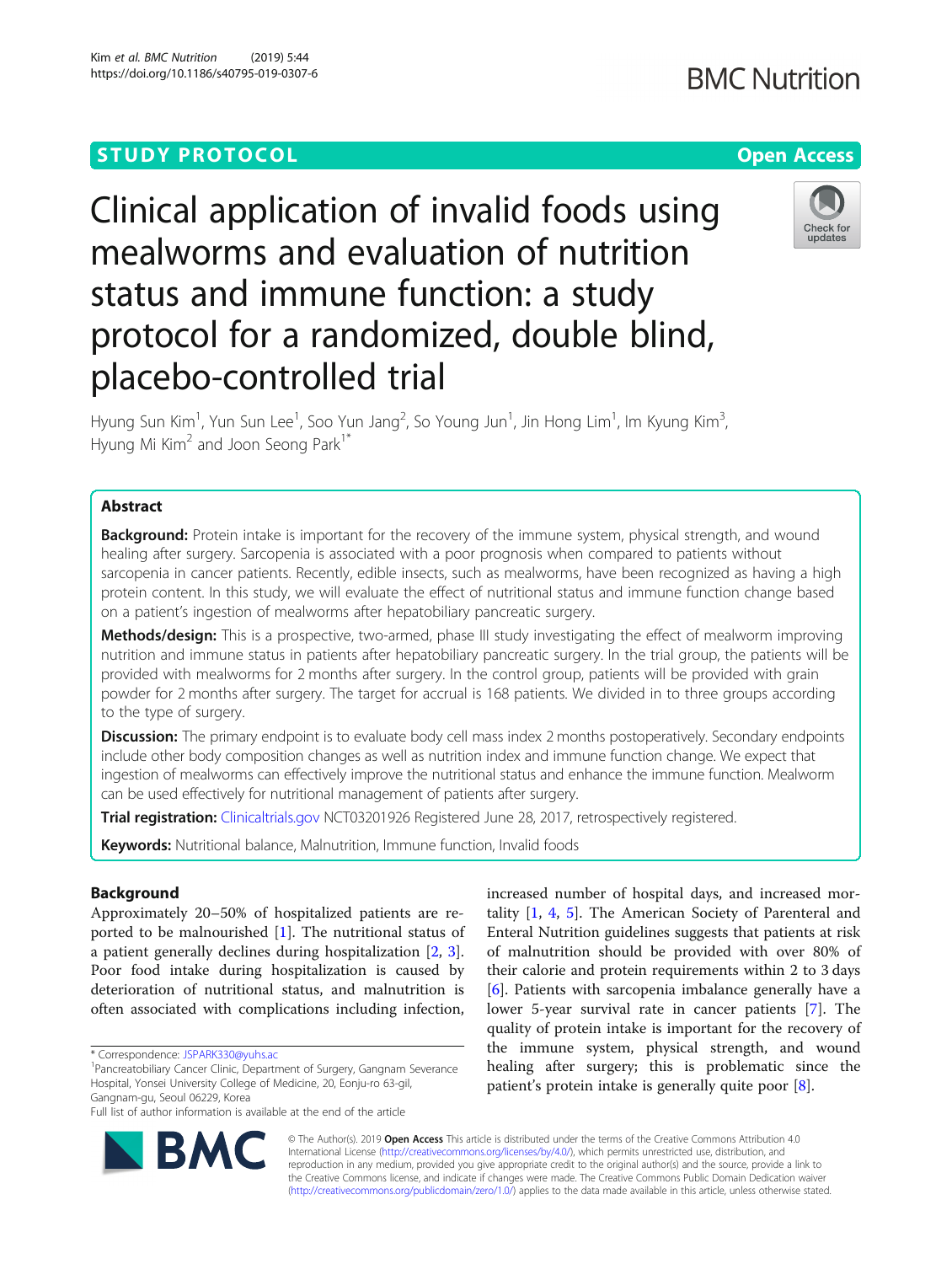In particular, patients who undergo a pancreatectomy or hepatectomy usually have a severe imbalance in their nutritional status due to the disruption of digestive function and nutritional absorption postoperatively. Therefore, it is necessary to use high-quality protein-derived foods that can effectively increase protein intake. The United Nations Food and Agriculture Organization (FAO) is actively encouraging food production of edible insects as a new food source for the future. Currently, various insects are used in food in many regions, including Africa, Asia, South America, and Australia. The edible insects are high in protein content (50–60%) and contain a large amount of fat, fiber, vitamins, and minerals. Tenebrio molitor (mealworm), which is an edible insect, contains a large amount of protein and unsaturated fatty acid. The nutritional components of these mealworm are thought to be of value as nutrient sources of high quality in a small amount of patients who need high nutrition.

The purpose of this study is to evaluate the development of long-term personalized products using mealworm and the enhancement of stability, nutritional status and immune status according to ingestion.

#### Methods/design

# Study design and period

The trial is a single center, two-armed phase III study. The trial has been registered at [www.clinicaltrials.gov](http://www.clinicaltrials.gov) (NCT03201926). Patients will be recruited by the Pancreatobiliary Cancer Clinic, Gangnam Severance Hospital, Yonsei University College of Medicine. The expected total duration of patient accrual is 2 years and 6 months and the follow-up period is 6 months.

#### Study objectives and endpoints

The primary endpoint is to evaluate body cell mass index at 2 months postoperatively. Secondary endpoints include other body composition changes as well as nutrition index and immune function.

# Patient selection and enrollment criteria Inclusion criteria

- Patients scheduled for surgery with pancreatobiliary disease and liver cancer (HCC, CCC, and metastatic liver cancer)
- Karnofsky performance status ≥70
- Patients who provide informed consent

# Exclusion criteria

- Patients who underwent palliative surgery
- Patients with uncontrolled preoperative conditions
- Previous history of surgery affecting nutritional status (ex, gastrectomy, colectomy, etc)
- Pregnant and lactating women
- Patients with an allergy to mealworms

#### Sample size calculation

The output of the sample size will be based on an independent two-sample t test. It is expected that there will be a difference in body cell mass between the standard meal group (control) and the group ingesting the mealworms. Assuming an alpha value of 0.05 and 1-β (power) of 0.8, 75 samples will need to be obtained for each group; considering the dropout rate of 10%, 84 samples will need to be obtained for each group. The total of the two groups is 168. The primary endpoint will be the number of subjects and body cell mass. A comparison will then be made between the two groups at 2 months. A subgroup analysis of pancreatobiliary and liver disease will also be performed as a secondary endpoint. Patients with pancreatobiliary and liver disease in our clinic have a 2:1 ratio. Therefore, the 168 patients were divided into two groups: one with 112 patients and the other with 56 patients. Patients with pancreaticobiliary disease (Group A & B) and liver (Group C) disease were assigned through stratified randomization. Pancreatobiliary disease group is divided into enteral feeding group(Group A) and non enteral feeding group.(Group B).

# Pretreatment evaluation

All patients who are potential candidates for hepatopancreatobiliary surgery will undergo a standard evaluation that will include contrast-enhanced computed tomography (CT), endoluminal ultrasound (EUS), magnetic resonance imaging (MRI), and positron emission tomography (PET-CT), which will be discussed at the preoperative conference.

Patients recommended for major hepatopancreatobiliary surgery (such as a liver resection, pancreaticoduodenectomy, or total/distal pancreatectomy) will be contacted and provided with a participant information sheet. Patients will be divided into three groups according to the type of surgery.

# Treatment

# Trial intervention

Patients receiving dietary supplementation with mealworms after their pancreatectomy, bile duct resection and hepatectomy will be given the mealworms during their hospitalization period and for another 2 months after discharge. The patients in group A will undergo enteral feeding after surgery (for those who undergo a pancreaticoduodenectomy, nutrients will be administered by an enteral feeding tube for early feeding while securing the pancreatojejunostomy). A feeding nasojejunal tube will be placed for patients in the enteral feeding group. Enteral feeding (Newcare 300 RTH, Daesang,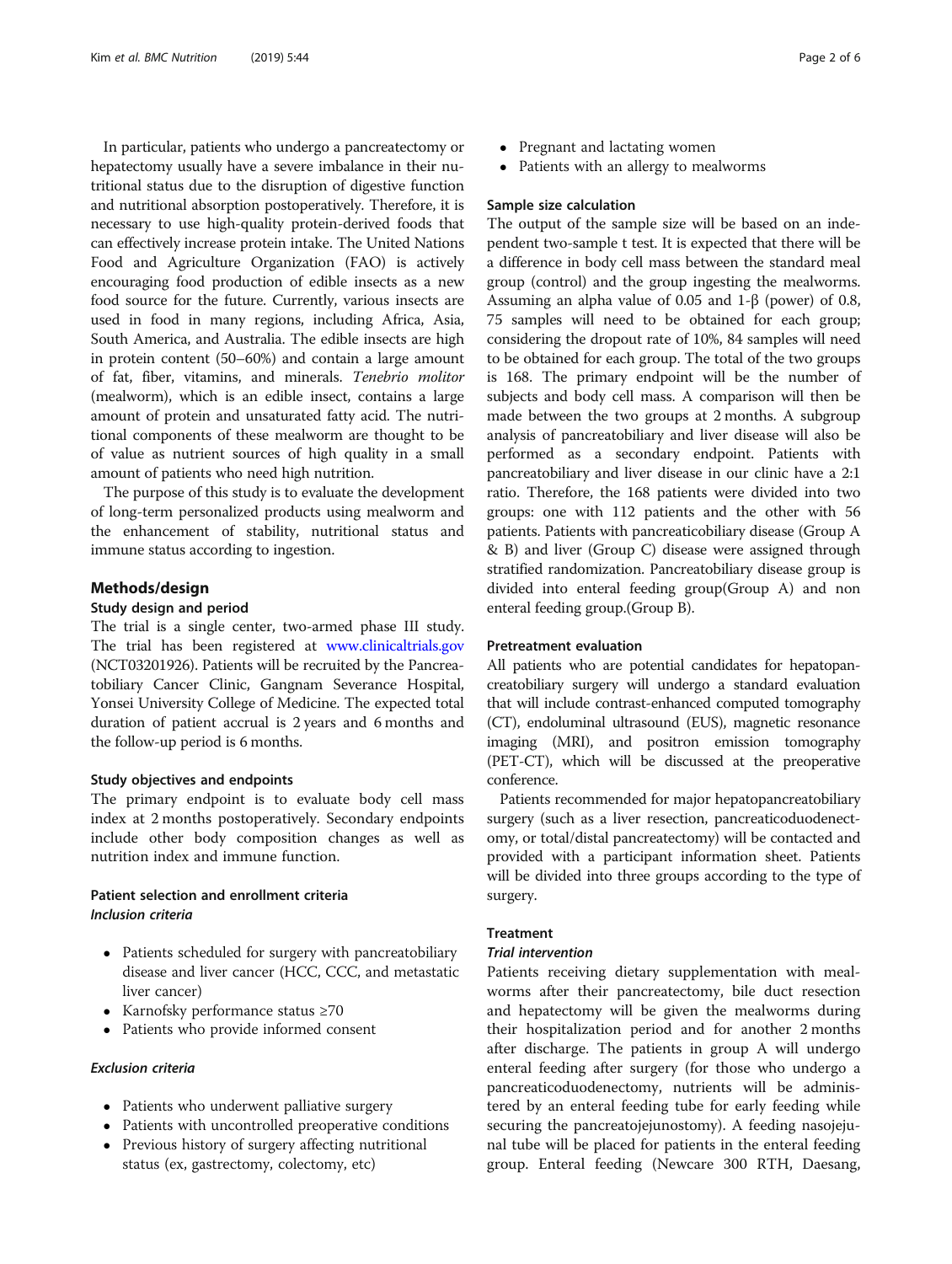Korea) will start within 24 h postoperatively at a rate of 20 mL/h. The velocity will be progressively increased by 20 mL/d until reaching the full nutritional goal (25 kcal/ kg). Enteral feeding will be delivered by an infusion pump for 18 h/day with 6 h of rest.

On postoperative day 7, abdominal and pelvic CT scans will be obtained, and if there are no complications, we will then start patients on a clear liquid diet for 1 day. In addition, the patients will be permitted to have a full liquid diet for 2 days and then a soft diet for 3 days following the liquid diet.

The patients of group B will undergo oral feeding 2 days after the surgery. (distal pancreatectomy, total pancreatectomy and bile duct resection) We will start patient's clear liquid diet for 1 day. The patients will be permitted to have a full liquid diet for 2 days and soft diet for 3 days following the liquid diet.

The patients of group C will undergo oral feeding 2 days after surgery (which includes liver resections). We will then start the patients on a clear liquid diet for 1 day. In addition, the patients will be permitted to have a full liquid diet for 2 days and soft diet for 3 days following the liquid diet. The mealworm powder include 3 g of carbohydrate, 14.4 g of protein and 11 g of fat, 163 kcal per 30 g. (Table 1) As a result of a nutritional analysis of mealworm powder, 10.28 g of carbohydrate, 48.26 g of protein and 35.81 g of fat were found per 100 g. In particular, the protein includes essential amino acids as well as many unsaturated fatty acids ranging from 76 to 80% of the total fatty acids. In addition, iron and calcium and other minerals were found (Table [2](#page-3-0)).

# Control intervention

Patients receiving dietary supplementation with grainpowder after pancreatectomy and hepatectomy will be given grainpowder for their hospitalization period and 2 months after discharge. The grainpowder include 23 g of carbohydrate, 2.9 g of protein and 0.5 g of fat, 106 kcal per 30 g. Group A will receive the grainpowder on postoperative day 7. And group B and C will receive grainpowder in the same dose as trial group's mealworms at the start of diet at postoperative 2 days (Table [3\)](#page-3-0).

Table 1 Components of the Trial group's diet

# Outcome measures

The primary outcome is the body cell mass index as measured by body composition (Inbody S-10 (Biospace, Seoul, Korea)). The secondary outcome measures are as follows: nutritional index (weight, soft lean mass, fat free mass, fat mass, PG-SGA [Scored Patient-Generated Subjective Global Assessment]) and immune function test (that assesses T cells, B cells, cytokines). We will confirm changes in immune cells through FACS (fluorescence-activated cell sorting). Based on the immune assay using blood samples from patients, we will identify changes in several cytokines.

# Timeline and recruitment

# Recruitment of study participants

Once the patients' surgery is confirmed, the research staff will give the study staff a list of the patients. After determining the suitability of the patient, the study staff will assign the patient to the test or control group in a randomized sequence in the order in which they are enrolled. In addition, they will be assigned in a double-blinded manner.

#### Randomization

The researchers will select patients after obtaining consent. Randomization will take place via an allocation randomization system 2 days before the surgery, which will be directed by our department. Patients will be randomized to one of the treatment groups in a 1:1 ratio. After consent for study enrollment is obtained, the randomization process will be applied to identify the next allotment. The surgeons will be blind to the allotment throughout the enrollment process.

## Blinding

Patients and all team members will be blinded to the intervention. Adverse event (AE) and serious adverse event (SAE) need to be reported as soon as they are noted. This will not have any impact on the endpoint assessment of the patient.

|                                 | Mealworm        | Protein $(g)$ | Supplement                |
|---------------------------------|-----------------|---------------|---------------------------|
| Step 1 diet (Clear liquid diet) | 10 g (1 piece)  | $5.34$ g      | Mealworm 1 piece          |
| Step 2 diet (Full liquid diet)  | 30 g (3 pieces) | 14.4 g        | Mealworm 3 pieces         |
| Step 3 diet (Soft diet)         | 40 g (4 pieces) | 21 g          | Mealworm 3 pieces         |
|                                 |                 |               | + Mealworm jelly 3 pieces |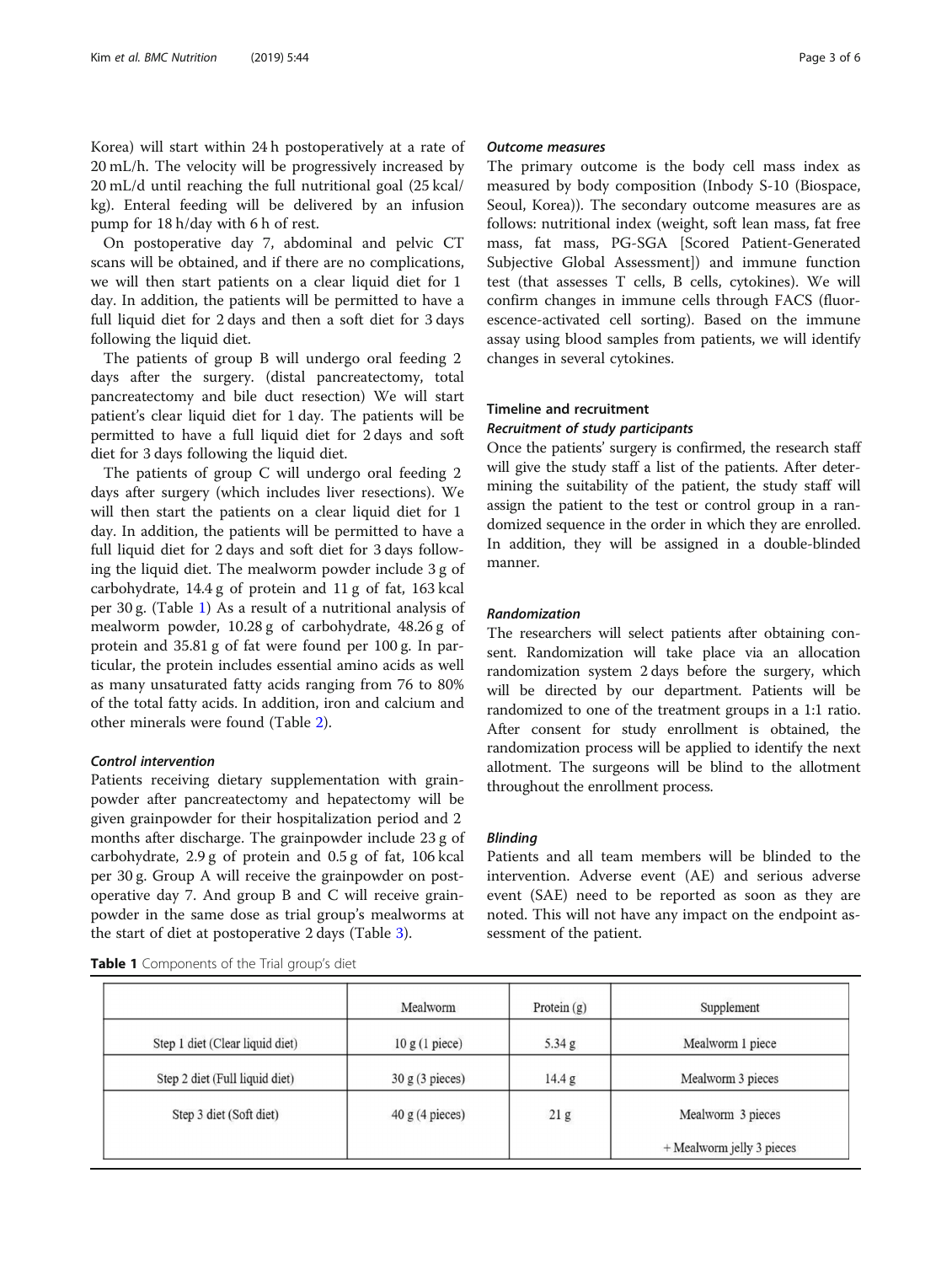|          |                          |                               | Mealworm group                                                                                                                                                                                                                                                                                                                                                                                                                                                                                                                                                                                                                                                         | Control group                                                                                                                           |  |
|----------|--------------------------|-------------------------------|------------------------------------------------------------------------------------------------------------------------------------------------------------------------------------------------------------------------------------------------------------------------------------------------------------------------------------------------------------------------------------------------------------------------------------------------------------------------------------------------------------------------------------------------------------------------------------------------------------------------------------------------------------------------|-----------------------------------------------------------------------------------------------------------------------------------------|--|
| Step 1   | Menu<br>Nutrient Protein | Energy<br>Carbohydrate<br>Fat | Carbohydrate-based liquid diet,<br>Mealworm jelly<br>580 kcal<br>13q<br>114q<br>8 g                                                                                                                                                                                                                                                                                                                                                                                                                                                                                                                                                                                    | Carbohydrate-based liquid diet,<br>Juice<br>450 kcal<br>16q<br>84 g<br>6q                                                               |  |
| Step 2   | Menu<br>Nutrient Protein | Energy<br>Carbohydrate<br>Fat | Mealworm soup, Mealworm shake<br>with berry,<br>Protein-fortified gelatin<br>1220 kcal<br>50q<br>180q<br>34q                                                                                                                                                                                                                                                                                                                                                                                                                                                                                                                                                           | Carbohydrate-based liquid diet,<br>Thin low-fat soup,<br>Soybean milk, Protein-fortified<br>gelatin<br>1240 kcal<br>43q<br>180q<br>39 g |  |
| Step 3   | Menu<br>Nutrient Protein | Energy<br>Carbohydrate<br>Fat | Deluxe rice porridge with soft side<br>dishes.<br>ONS1)-based mealworm drink,<br>Mealworm tea-confectionery<br>1629 kcal<br>81q<br>225q<br>45q                                                                                                                                                                                                                                                                                                                                                                                                                                                                                                                         | Rice porridge with soft side dishes<br>1600 kcal<br>75 g<br>235q<br>40q                                                                 |  |
| Protocol |                          |                               | The doctor prescribes Step 1 diet (clear liquid diet) as the first meal after surgery. Patients eat this diet for 2-3<br>meals. As the next meal, the doctor prescribes Step 2 diet (full liquid diet). Patients eat this diet for 2-3 meals. If<br>the diet transition goes smoothly, the doctor prescribes Step 3 diet (soft diet). Patients eat this diet until<br>discharge. The doctor prescribes hospital meal intake. Depending on the patient's condition, the steps for<br>consuming the diet could be adjusted. The dietitian surveys the dietary intake every day until discharge. If there is<br>a meal-related side effect, it is reported to the doctor. |                                                                                                                                         |  |

<span id="page-3-0"></span>Table 2 Menu plan and protocol of the hospital meals for the mealworm and control groups

# Data management

The amount of food consumed by the patient daily will be assessed as a diary entry. The researcher collects the bags left over from the patients at the outpatient clinic. Individual participant medical information obtained as a result of this study is considered confidential and disclosure to third parties is prohibited. Blood samples transferred to the laboratory of Gangnam Severance Hospital will be identifiable by unique trial numbers only. Results related to nutrient indicators (Inbody, PG-SGA) will be managed by a Gangnam Severance Nutrition Team. The blood sample associated with the immune function test will be transferred to the lab of the study staff in Gangnam Severance Hospital, which will then undergo FACS (Fluorescenceactivated cell sorting).

# Withdrawal and reporting of adverse effects

If patients wish to voluntarily withdraw from the study, the patient will be asked if they would be given medical care until any AE symptoms resolve or the patient's condition becomes stable.

Patients can quit the trial at any point without the need to give reasons for their decisions. If voluntary withdrawal occurs prior to diet intervention, the patient will not be randomized, and no more trial data will be collected for that patient. Patients can also withdraw from the trial following diet intervention.

# Statistical methodology

All data will be entered into a single Microsoft Excel spreadsheet with participants identified only by their

|                                 | Grainpowder               | Protein $(g)$    | Supplement                   |
|---------------------------------|---------------------------|------------------|------------------------------|
| Step 1 diet (Clear liquid diet) | 10 g (1 piece)            | 1.0 <sub>g</sub> | Grainpowder 1 piece          |
| Step 2 diet (Full liquid diet)  | $30 \text{ g}$ (3 pieces) | 2.9 <sub>g</sub> | Grainpowder 3 pieces         |
| Step 3 diet (Soft diet)         | 40 g (4 pieces)           | 4.8 g            | Grainpowder 3 pieces         |
|                                 |                           |                  | + Grainpowder jelly 3 pieces |

Table 3 Components of the Control group's diet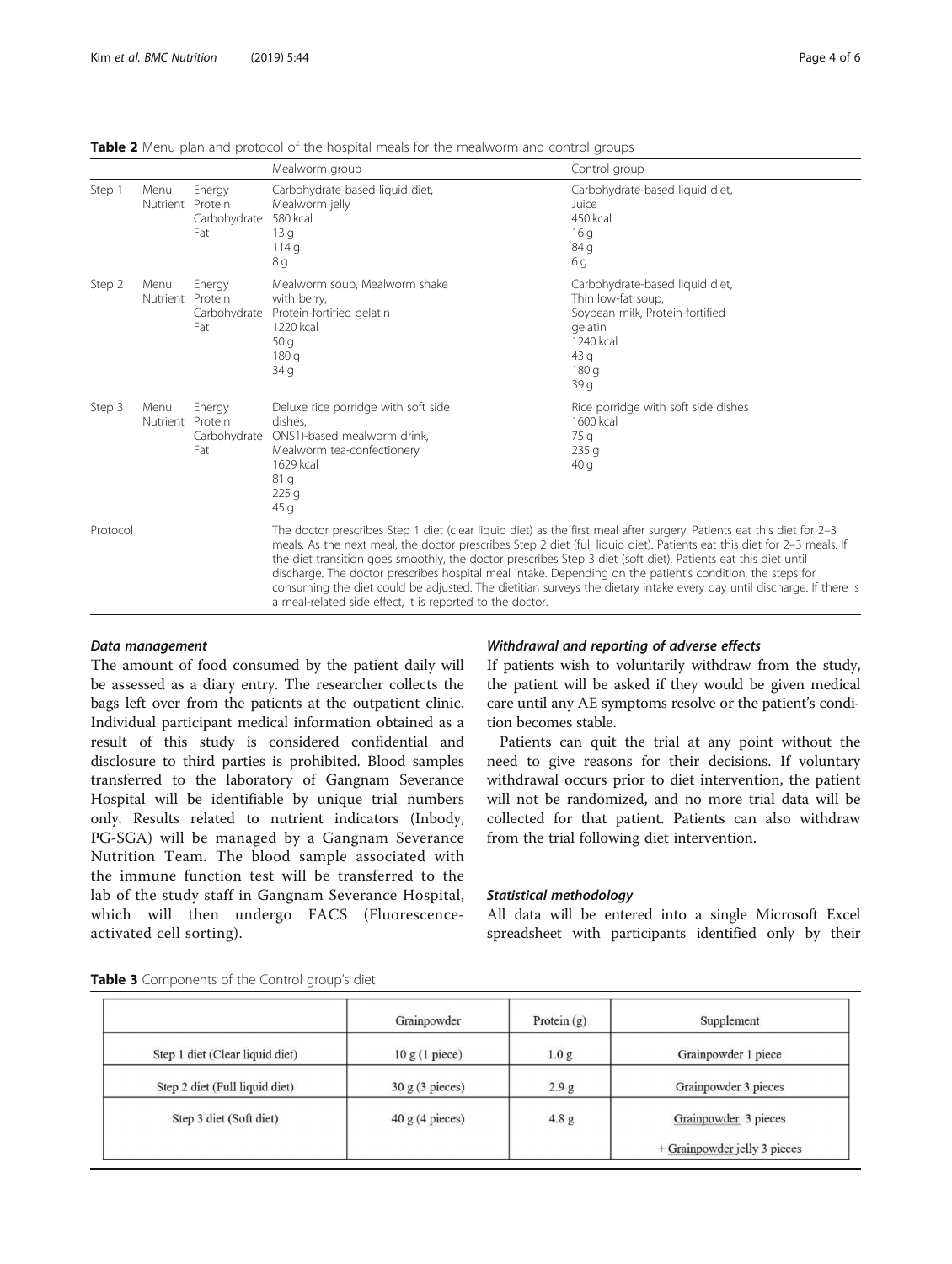unique subject number. All entries will be double-checked by another member of the research team. Statistical analysis will be performed using IBM SPSS version 21.0 (IBM Corp; released 2012. IBM SPSS Statistics for Windows Version 21.0. Armonk, NY, USA). The mean difference in nutrient intakes, changes in body measurements, changes in body composition, and PG-SGA scores will be calculated using the Wilcoxon signed rank test and the Mann Whitney test.

#### Monitoring and follow-up period

The research team is responsible for monitoring the study. At 1 week after discharge, the participants are asked whether they are willing to continue ingesting the mealworm. Every 2 weeks after the patients visit their outpatient clinic, the monitoring researcher will check whether they are taking the mealworm regularly. The research team is also responsible for systematically reviewing the causes of withdrawal from the study. Assessment of these changes will be determined 2 months after surgery (Table 4).

#### Ethical and legal considerations

The study protocol was approved by the institutional review board at Gangnam Severance Hospital, Yonsei University of Korea (3–2017-0077). The study complies with the Declaration of Helsinki and the principles of Good Clinical Practice.

| <b>Table 4</b> Clinical trial timeline |  |
|----------------------------------------|--|
|----------------------------------------|--|

|                                                                                    |                                                                              | Study period |                      |                      |   |    |  |
|------------------------------------------------------------------------------------|------------------------------------------------------------------------------|--------------|----------------------|----------------------|---|----|--|
|                                                                                    |                                                                              |              | Enrolment Allocation | Postoperative<br>day |   |    |  |
| Timepoint                                                                          |                                                                              | $Day - 2$    | $Day - 1$            | 1                    | 7 | 60 |  |
| <b>Fnrolment</b>                                                                   |                                                                              |              |                      |                      |   |    |  |
| Initial eligibility screening                                                      |                                                                              |              |                      |                      |   |    |  |
| Informed consent                                                                   |                                                                              |              |                      |                      |   |    |  |
| Allocation                                                                         |                                                                              |              |                      |                      |   |    |  |
| Interventions                                                                      | Mealworm<br>diet                                                             |              |                      |                      |   |    |  |
|                                                                                    | Control diet                                                                 |              |                      |                      |   |    |  |
| Assessments<br>1) Anthropometry<br>2)Nutrition index<br>3) Blood test<br>4) Immune | Height,<br>weight, BMI<br>Body<br>composition<br>PG-SGA                      |              |                      |                      |   |    |  |
| function<br>evaluation                                                             | Complete<br>blood count<br>I iver<br>function test<br>Renal<br>function test |              |                      |                      |   |    |  |
|                                                                                    | Immune<br>function                                                           |              |                      |                      |   |    |  |

# **Discussion**

The aim of this study is to evaluate the effectiveness and improvement of nutritional status and immune function based on the intake of invalid foods in postoperative patients for major surgery (such surgery of the pancreas, bile duct and liver) after an intervention period of 2 months. Nutritional deficiencies are frequent in patients after abdominal surgery. Malnutrition is an important risk factor for developing sarcopenia  $[9-12]$  $[9-12]$  $[9-12]$  $[9-12]$ . The decrease in the amount of fat free mass is associated with an increased mortality rate in patients at risk of malnutrition such as surgery and critical illness [\[13\]](#page-5-0). Protein-enhanced diets are known to increase survival in these patients, and therefore, nutritional support using high-protein foods is important [[14](#page-5-0)]. Based on studies such as these, high protein foods using mealworm are now being used. However, only a few studies have evaluated the enhancement of immune function in patients after intake of high protein foods. In other studies, immune function evaluations were reported [[15](#page-5-0), [16\]](#page-5-0). Early enteral nutrition after esophageal cancer surgery can effectively improve the nutritional status and enhance the immune function [[15\]](#page-5-0) . Some markers of immune function may be useful for distinguishing patients with good or bad prognoses after head and neck cancer surgery by checking the cytokine levels  $[16]$  $[16]$  $[16]$ . However, there are no studies on the effects of long term use (2 months) of high protein mealworm that can be used effectively for nutritional management of patients after surgery. This will be the first study to directly identify the relationship between nutritional status and immune function after surgery.

#### Abbreviations

AE: Adverse Event; CT: Computed Tomography; EUS: Endoscopic Ultrasound; FACS: Fluorescence-Activated Cell Sorting; MRI: Magnetic Resonance Imaging; PET-CT: Positron Emission Tomography; PG-SGA: Scored Patient-Generated Subjective Global Assessment; SAE: Serious Adverse Event

#### Acknowledgements

Pancreatobiliary Cancer Clinic, Department of Surgery, Gangnam Severance Hospital, Yonsei University, Seoul, Korea.

Department of Nutrition and Dietetics, Gangnam Severance Hospital, Yonsei University, Seoul, Korea.

#### Authors' contributions

Conceptualization, Supervisor: JSP Coordinated recruitment, participant management: HMK, JHL, SYJang, SYJun, IKK, YSL, JSP. Formal analysis: HSK, SYJang, JSP. Methodology: HSK, YSL, JSP. Writing – original draft: HSK. Writing – review & editing: JSP. All authors read and approved the final manuscript.

#### Funding

This paper presents independent research funded by the support of 'cooperative Research Program for Agriculture Science and Technology Development (Project No: PJ 012802022018)' Rural Development Administration, Republic of Korea. The Rural Development Administation has no role in study desing;collection, management, analysis, and interpretation of data;writing of the report; or the decision to submit the report for publication.